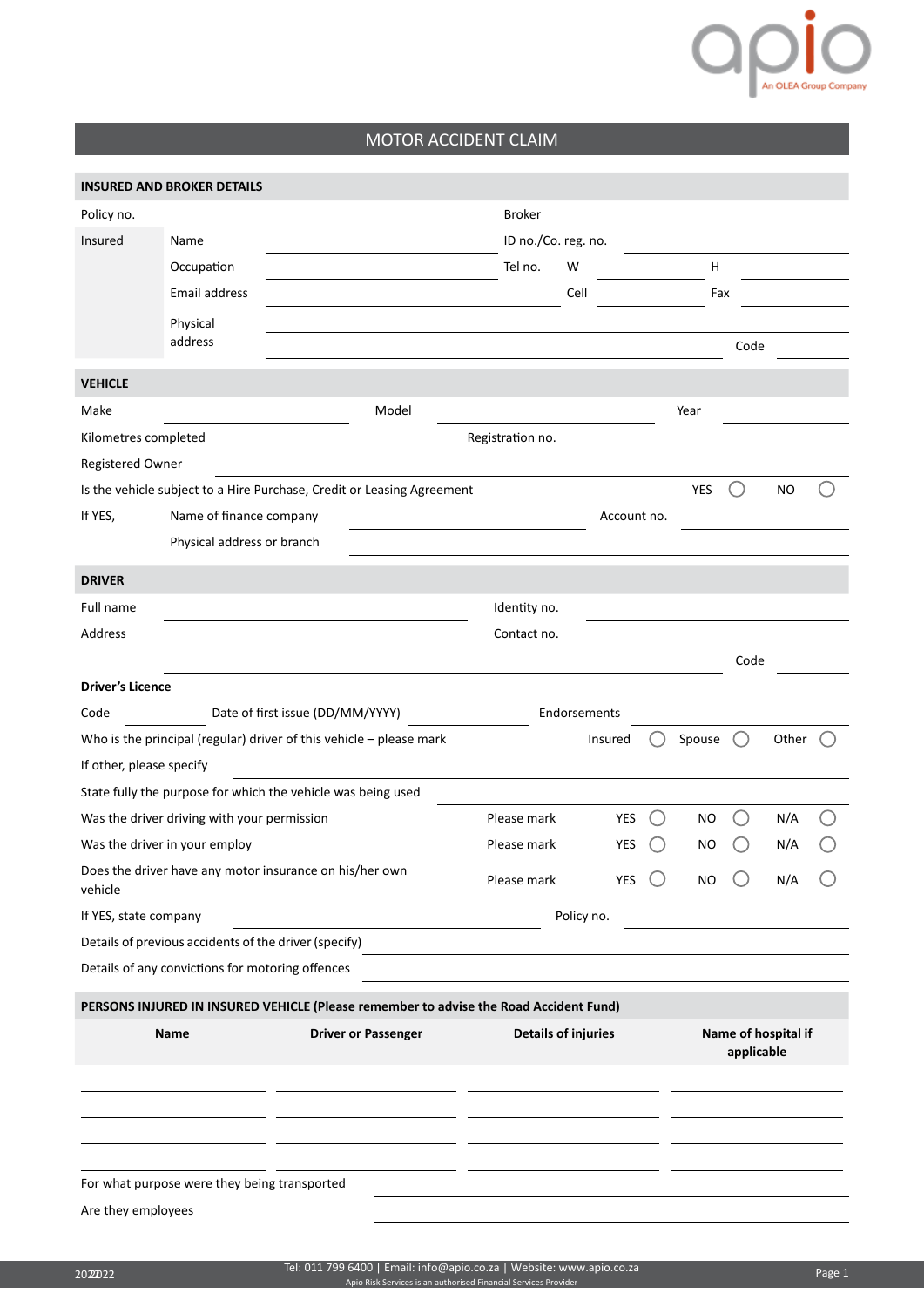

| THIRD PARTY INJURIES (Persons injured other than in the Insured Vehicle)                      |                                   |                            |                          |                                   |  |  |
|-----------------------------------------------------------------------------------------------|-----------------------------------|----------------------------|--------------------------|-----------------------------------|--|--|
| Name                                                                                          | Driver/Passenger or<br>pedestrian | <b>Details of injuries</b> |                          | Name of hospital if<br>applicable |  |  |
|                                                                                               |                                   |                            |                          |                                   |  |  |
|                                                                                               |                                   |                            |                          |                                   |  |  |
|                                                                                               |                                   |                            |                          |                                   |  |  |
| THIRD PARTY INFORMATION/VEHICLE OR PROPERTY DAMAGE (This is compulsory for recovery purposes) |                                   |                            |                          |                                   |  |  |
| Make and model<br><b>VEHICLE 1</b>                                                            |                                   | Year                       | Registration no.         |                                   |  |  |
| Name of driver                                                                                |                                   | Name of owner              |                          |                                   |  |  |
| Owner's address                                                                               |                                   | Contact no.                |                          |                                   |  |  |
| <b>Insurance Details</b>                                                                      |                                   |                            |                          |                                   |  |  |
| Policy no.                                                                                    |                                   | Insurance company          |                          |                                   |  |  |
| Contact no.                                                                                   |                                   | Contact person             |                          |                                   |  |  |
| Make and model<br><b>VEHICLE 2</b>                                                            |                                   | Year                       | Registration no.         |                                   |  |  |
| Name of driver                                                                                |                                   | Name of owner              |                          |                                   |  |  |
| Owner's address                                                                               |                                   | Contact no.                |                          |                                   |  |  |
| <b>Insurance Details</b>                                                                      |                                   |                            |                          |                                   |  |  |
| Policy no.                                                                                    |                                   | Insurance company          |                          |                                   |  |  |
| Contact no.                                                                                   |                                   | Contact person             |                          |                                   |  |  |
| <b>DAMAGE TO PROPERTY (NON-MOTOR)</b>                                                         |                                   |                            |                          |                                   |  |  |
| Name of Owner                                                                                 |                                   | <b>Address of Owner</b>    |                          | <b>Details of Damage</b>          |  |  |
|                                                                                               |                                   |                            |                          |                                   |  |  |
|                                                                                               |                                   |                            |                          |                                   |  |  |
|                                                                                               |                                   |                            |                          |                                   |  |  |
|                                                                                               |                                   |                            |                          |                                   |  |  |
| WITNESSES (This section is compulsory for recovery purposes)                                  |                                   |                            |                          |                                   |  |  |
| Name                                                                                          | <b>Address</b>                    | <b>Contact Details</b>     |                          | Passenger (YES/NO)                |  |  |
|                                                                                               |                                   |                            |                          |                                   |  |  |
|                                                                                               |                                   |                            |                          |                                   |  |  |
|                                                                                               |                                   |                            |                          |                                   |  |  |
|                                                                                               |                                   |                            |                          |                                   |  |  |
| <b>ACCIDENT DETAILS</b>                                                                       |                                   |                            |                          |                                   |  |  |
| <b>DAMAGE</b>                                                                                 |                                   |                            |                          |                                   |  |  |
| Area of damage to own vehicle                                                                 |                                   |                            |                          |                                   |  |  |
| Estimate for repairs or attach quotation                                                      | R                                 |                            |                          |                                   |  |  |
| Repairer's name                                                                               |                                   |                            | Contact no.              |                                   |  |  |
| Address                                                                                       |                                   |                            |                          |                                   |  |  |
| Date of accident (DD/MM/YYYY)                                                                 |                                   |                            | Time of accident (hh:mm) |                                   |  |  |
| Physical address where accident occurred                                                      |                                   |                            |                          |                                   |  |  |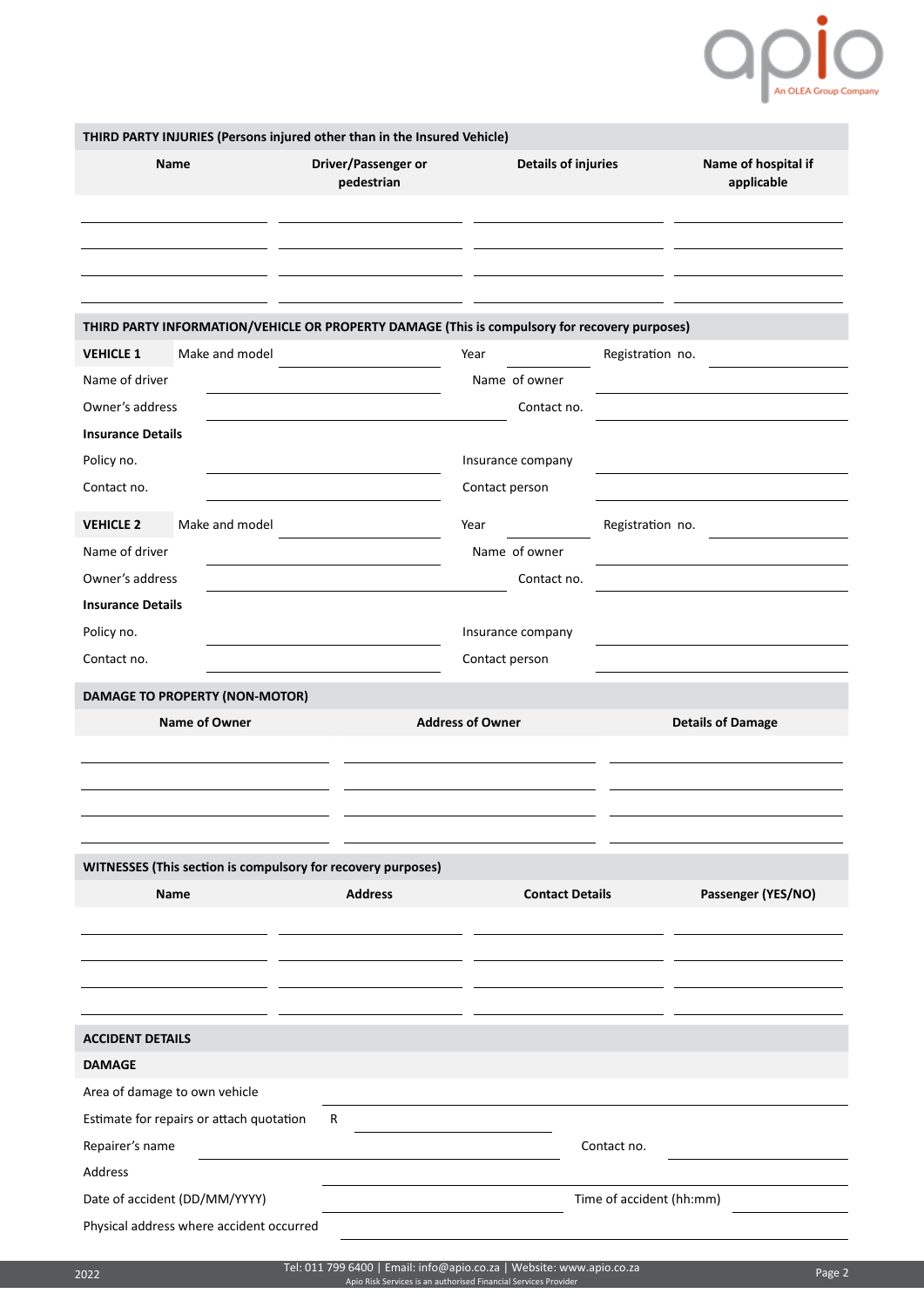## Opio

| Speed:                                                          |            |         |             |                  |                                     |        |            |                 |           |  |
|-----------------------------------------------------------------|------------|---------|-------------|------------------|-------------------------------------|--------|------------|-----------------|-----------|--|
| Before accident                                                 |            |         |             | Moment of impact |                                     |        |            |                 |           |  |
| <b>Conditions:</b> (please mark)                                |            |         |             |                  |                                     |        |            |                 |           |  |
| Weather                                                         | <b>WET</b> | $( \ )$ | <b>DRY</b>  |                  | Visibility                          | GOOD   |            | POOR            |           |  |
| Road surface                                                    | <b>TAR</b> |         | <b>DIRT</b> |                  | Width of road                       | SINGLE |            | <b>MULTIPLE</b> |           |  |
| <b>Street lighting</b>                                          | YES        |         | <b>NO</b>   |                  |                                     |        |            |                 |           |  |
| <b>Police details:</b>                                          |            |         |             |                  |                                     |        |            |                 |           |  |
| Did the police attend the scene                                 |            |         |             |                  |                                     |        | YES        |                 | <b>NO</b> |  |
| Name of police/traffic officer who recorded details of accident |            |         |             |                  |                                     |        |            |                 |           |  |
| Police station<br>Reference no.                                 |            |         |             |                  |                                     |        |            |                 |           |  |
| Date reported to the police                                     |            |         |             |                  |                                     |        |            |                 |           |  |
| Was the driver tested for alcohol/drugs                         |            |         |             |                  |                                     |        | <b>YES</b> |                 | <b>NO</b> |  |
|                                                                 |            |         |             |                  | <b>Full description of accident</b> |        |            |                 |           |  |
|                                                                 |            |         |             |                  |                                     |        |            |                 |           |  |
|                                                                 |            |         |             |                  |                                     |        |            |                 |           |  |
|                                                                 |            |         |             |                  |                                     |        |            |                 |           |  |
|                                                                 |            |         |             |                  |                                     |        |            |                 |           |  |
|                                                                 |            |         |             |                  |                                     |        |            |                 |           |  |
|                                                                 |            |         |             |                  |                                     |        |            |                 |           |  |
|                                                                 |            |         |             |                  |                                     |        |            |                 |           |  |
|                                                                 |            |         |             |                  |                                     |        |            |                 |           |  |
|                                                                 |            |         |             |                  |                                     |        |            |                 |           |  |
|                                                                 |            |         |             |                  |                                     |        |            |                 |           |  |

## **Sketch of accident**

(Please show clearly the point of impact and indicate the direction of travel by arrows. Give details of any road safety signs or warning signs in vicinity of scene of accident.)